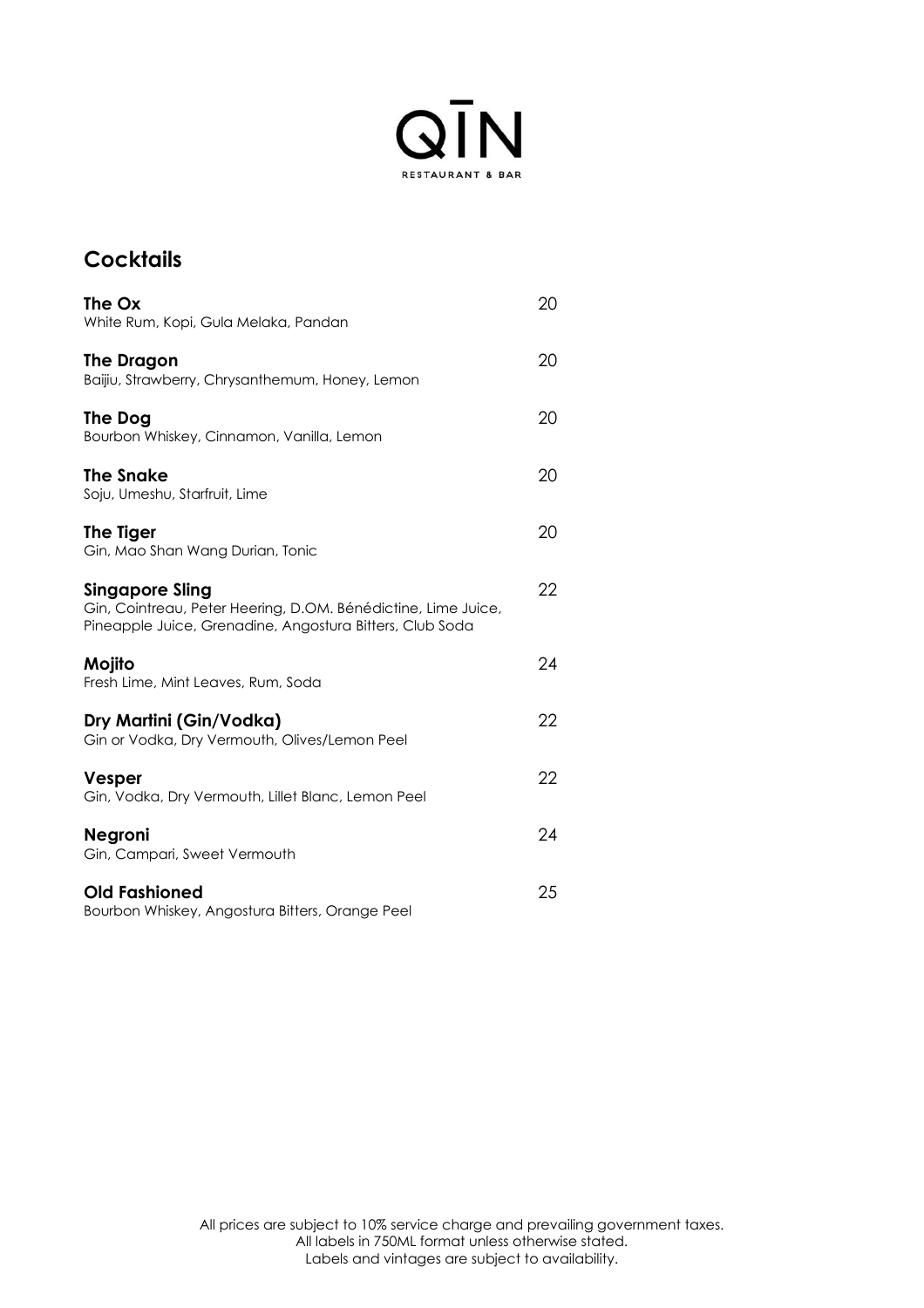

## **The QĪN Tales**

| The Roar<br><b>Brass Lion Butterfly Pea Gin</b> | 25 |
|-------------------------------------------------|----|
| 43<br>Lapsang Rum                               | 25 |
| Pu Luo Chung<br>Phraya Golden Rum               | 25 |
| <b>Tic Tac</b><br>Assam Whisky                  | 25 |
| The Five Kings<br>Pineapple Pisco               | 25 |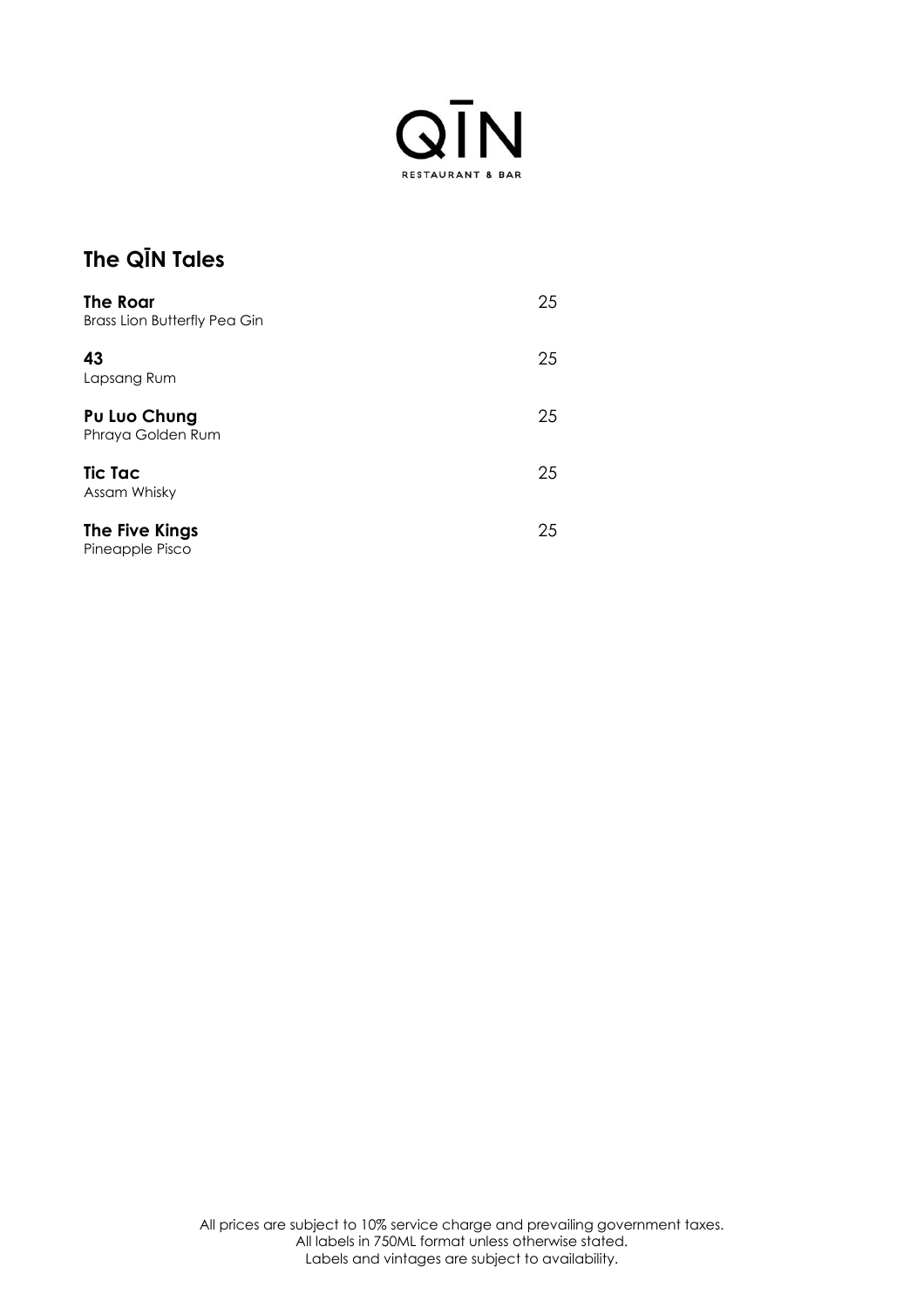

| <b>Non-Alcoholic Beverages</b> |  |
|--------------------------------|--|
|--------------------------------|--|

| <b>Fresh Juices</b>                    | Glass     |
|----------------------------------------|-----------|
| Orange                                 | 8         |
| <b>Soft Drinks</b>                     | Glass     |
| Coke                                   | 6         |
| Coke Zero                              | 6         |
| Sprite                                 | 6         |
| East Imperial Burma Tonic              | 8         |
| East Imperial Superior Thai Ginger Ale | 8         |
| East Imperial Mombasa Ginger Beer      | 8         |
| East Imperial Soda Water               | 8         |
| <b>Still / Sparkling Water</b>         | Free-flow |
| Nordag Still                           | 7         |
| Nordag Sparkling                       | 7         |
| <b>Coffee</b>                          | Glass     |
| Espresso                               | 6         |
| Americano                              | 6         |
| Long Black                             | 6         |
| Mocha                                  | 8         |
| <b>Flat White</b>                      | 8         |
| Double Espresso                        | 8         |
| Cappuccino                             | 8         |
| Café Latte                             | 8         |
| Tea                                    | Pot       |
| Uji Sencha                             | 6         |
| <b>Earl Grey</b>                       | 6         |
| South African Rooibos                  | 6         |
| <b>British Breakfast</b>               | 6         |
| Egyptian Chamomile                     | 6         |
| Yunnan Pu'er                           | 6         |

| <b>Cold-Brewed Sparkling Tea</b>   | Bottle |
|------------------------------------|--------|
| Osmanthus Sencha with Passionfruit |        |
| Pearl of the Orient with Lychee    |        |
| Earl Grey Lavender with Strawberry |        |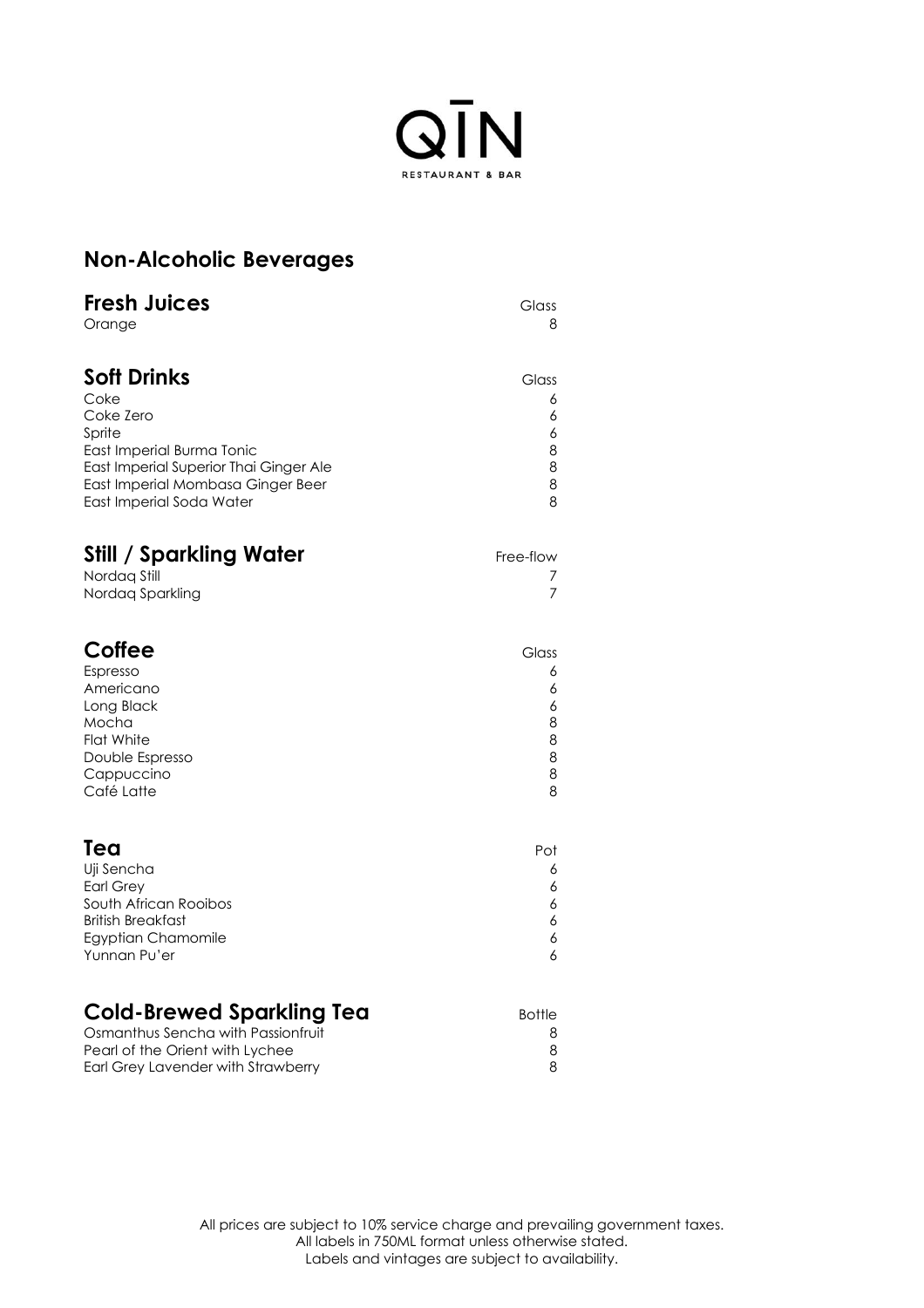

| <b>Aperitif</b><br>Mulassano Vermouth Extra Dry<br>Mulassano Vermouth Bianco<br>Mulasano Vermouth Rouge | Glass<br>12<br>12<br>12 |               |
|---------------------------------------------------------------------------------------------------------|-------------------------|---------------|
| <b>Barsol Quebranta Pisco</b><br>Campari                                                                | 14<br>14                |               |
| Gin                                                                                                     | Glass                   | <b>Bottle</b> |
| <b>Bombay Sapphire</b>                                                                                  | 16                      | 180           |
| Roku                                                                                                    | 20                      | 240           |
| Monkey 47                                                                                               | 20                      | 240           |
| Hendrick's                                                                                              | 20                      | 240           |
| <b>Brass Lion Singapore Dry</b>                                                                         | 22                      | 260           |
| <b>Brass Lion Butterfly Pea</b>                                                                         | 22                      | 260           |
| Vodka                                                                                                   | Glass                   | <b>Bottle</b> |
| <b>Belvedere</b>                                                                                        | 18                      | 200           |
| <b>Grey Goose</b>                                                                                       | 20                      | 240           |
| Rum                                                                                                     | Glass                   | <b>Bottle</b> |
| <b>Barcadi Carta Blanca</b>                                                                             | 16                      | 180           |
| Phraya Golden Rum                                                                                       | 18                      | 200           |
| Tequila                                                                                                 | Glass                   | <b>Bottle</b> |
| Espolon Reposado                                                                                        | 16                      | 180           |
| Don Julio Anejo                                                                                         | 18                      | 200           |
| <b>Blended Whisky</b>                                                                                   | Glass                   | <b>Bottle</b> |
| Monkey Shoulder                                                                                         | 18                      | 200           |
| Johnny Walker Gold Reserve                                                                              | 18                      | 200           |
| Chivas 18 Years                                                                                         | 20                      | 240           |
| <b>Bourbon/Rye Whiskey</b>                                                                              | Glass                   | <b>Bottle</b> |
| <b>Bulleit</b>                                                                                          | 16                      | 180           |
| Sazerac Rye                                                                                             | 20                      | 240           |
| <b>Blanton's Straight from Barrel</b>                                                                   | 26                      | 320           |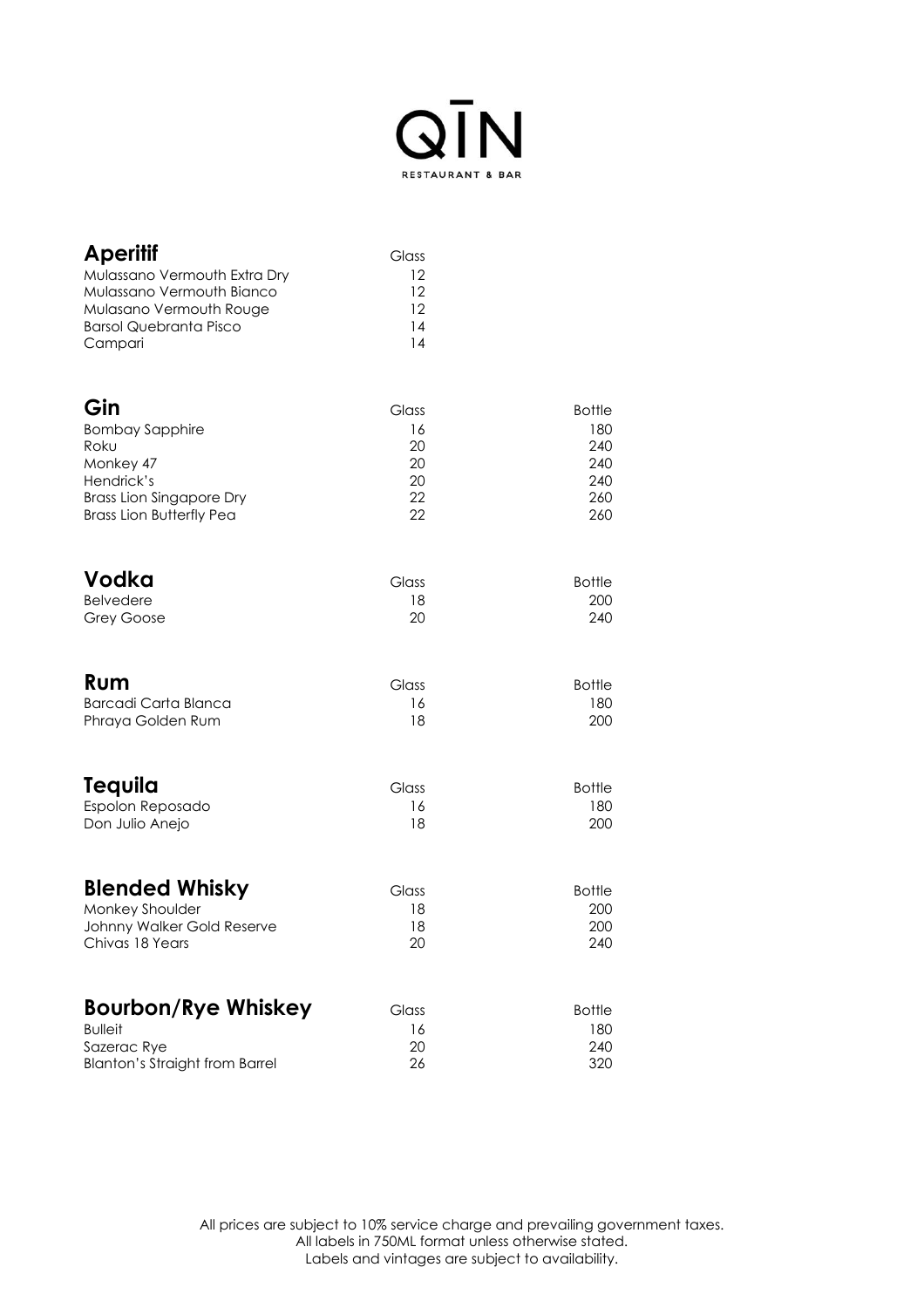

| Malt Whisky<br>Aberlour 12 Years<br><b>Balblair 12 Years</b><br>Dalmore 15 Years<br>Lagavulin 16 Years<br>Highland Park 18 Years<br><b>Balvenie 17 Years Double Wood</b><br>Dalmore 18 Years<br>Macallan 18 Years Sherry Oak | Glass<br>18<br>22<br>26<br>26<br>30<br>34<br>40<br>46 | <b>Bottle</b><br>200<br>260<br>320<br>320<br>360<br>420<br>620<br>750 |
|------------------------------------------------------------------------------------------------------------------------------------------------------------------------------------------------------------------------------|-------------------------------------------------------|-----------------------------------------------------------------------|
| <b>Regional Whisky</b><br>Nikka Taketsuru Pure Malt<br>Kavalan Single Malt<br>Kavalan Solist ex-Bourbon                                                                                                                      | Glass<br>18<br>20<br>28                               | <b>Bottle</b><br>200<br>240<br>340                                    |
| Cognac<br>Remy Martin V.S.O.P.<br>Hennessy V.S.O.P.<br>Remy Martin X.O.<br>Martell Cordon Bleu<br>Hennessy X.O.                                                                                                              | Glass<br>18<br>24<br>32<br>32<br>38                   | <b>Bottle</b><br>290<br>460<br>460<br>560                             |
| Liqueur<br>D.O.M. Bénédictine<br>Chambord<br>Drambuie<br><b>Grand Marnier</b><br>Kahlúa<br>Peach Schnapps                                                                                                                    | Glass<br>12<br>12<br>12<br>12<br>12<br>12             |                                                                       |
| <b>Chinese Wine</b>                                                                                                                                                                                                          |                                                       |                                                                       |
| Gu Yue Long Shan 20 Years<br>古越龙山花雕 二十年                                                                                                                                                                                      |                                                       | 170                                                                   |
| Kweichow Moutai<br>贵州茅台 53% vol                                                                                                                                                                                              |                                                       | 800                                                                   |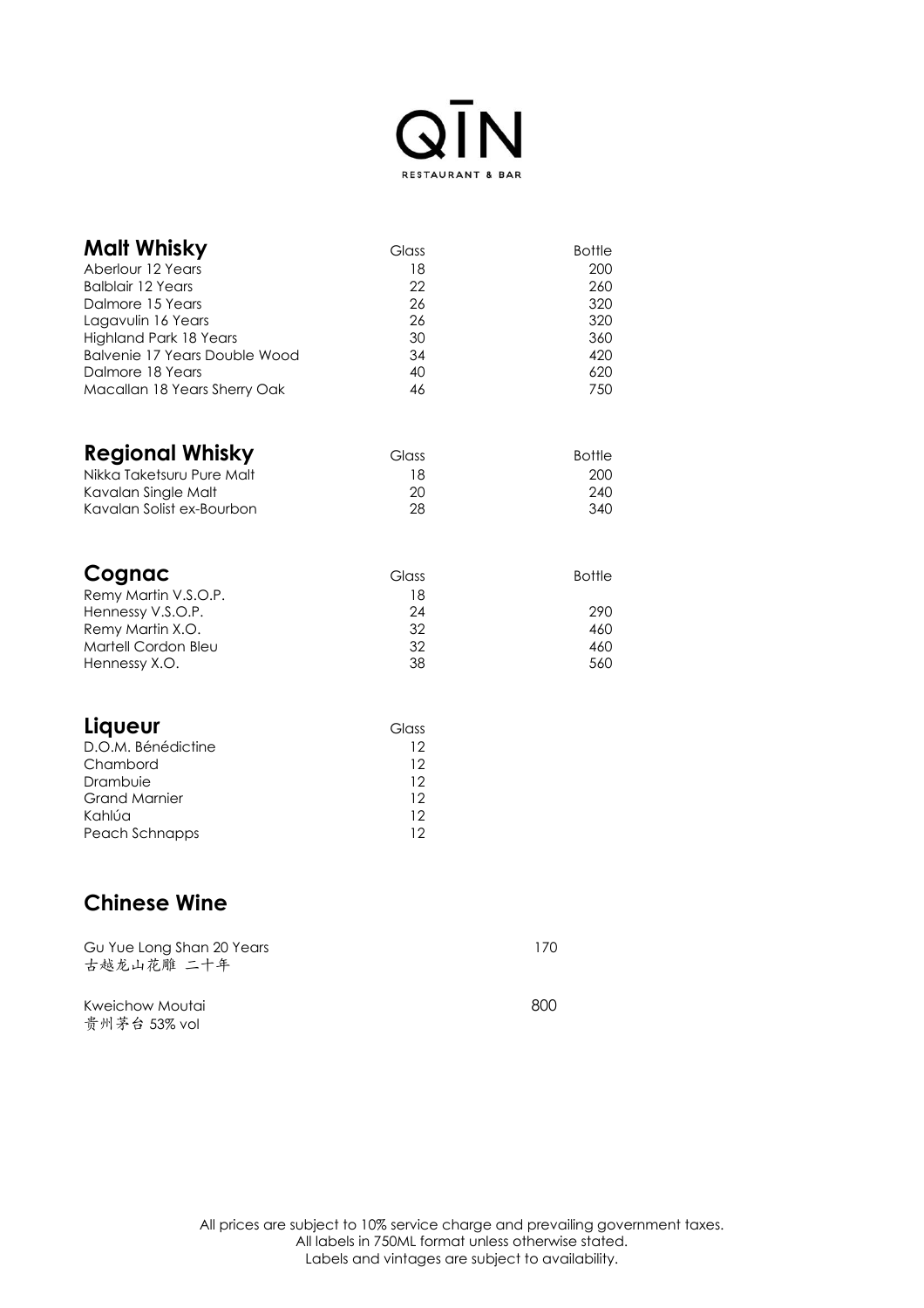

| <b>Beer</b>                                                                                                                | <b>Bottle</b> | Half Pint (285ml) | Full Pint (568ml) |
|----------------------------------------------------------------------------------------------------------------------------|---------------|-------------------|-------------------|
| Tiger Beer ABV: 5%<br>Lager (Singapore)<br>Notes: Full-bodied, beady aroma,<br>tropical fruit, silky texture, crisp finish | 13 (325ml)    |                   |                   |
| Clan Hotel Bespoke ABV: 4.8%<br>Lager (Singapore)<br>Notes: Crisp lager,<br>with lightness of chrysanthemum                | 15 (330ml)    |                   |                   |
| Yellow Van ABV: 4.8%.<br>Pale Ale (Singapore)<br>Notes: Delicate balance between hops<br>and malt                          | 13 (330ml)    | 7.50              | 15                |
| Lemongrass ABV: 4.2%<br>Lager (Singapore)<br>Notes: Crisp lager,<br>with lightness of lemongrass                           | 13 (330ml)    | 7.50              | 15                |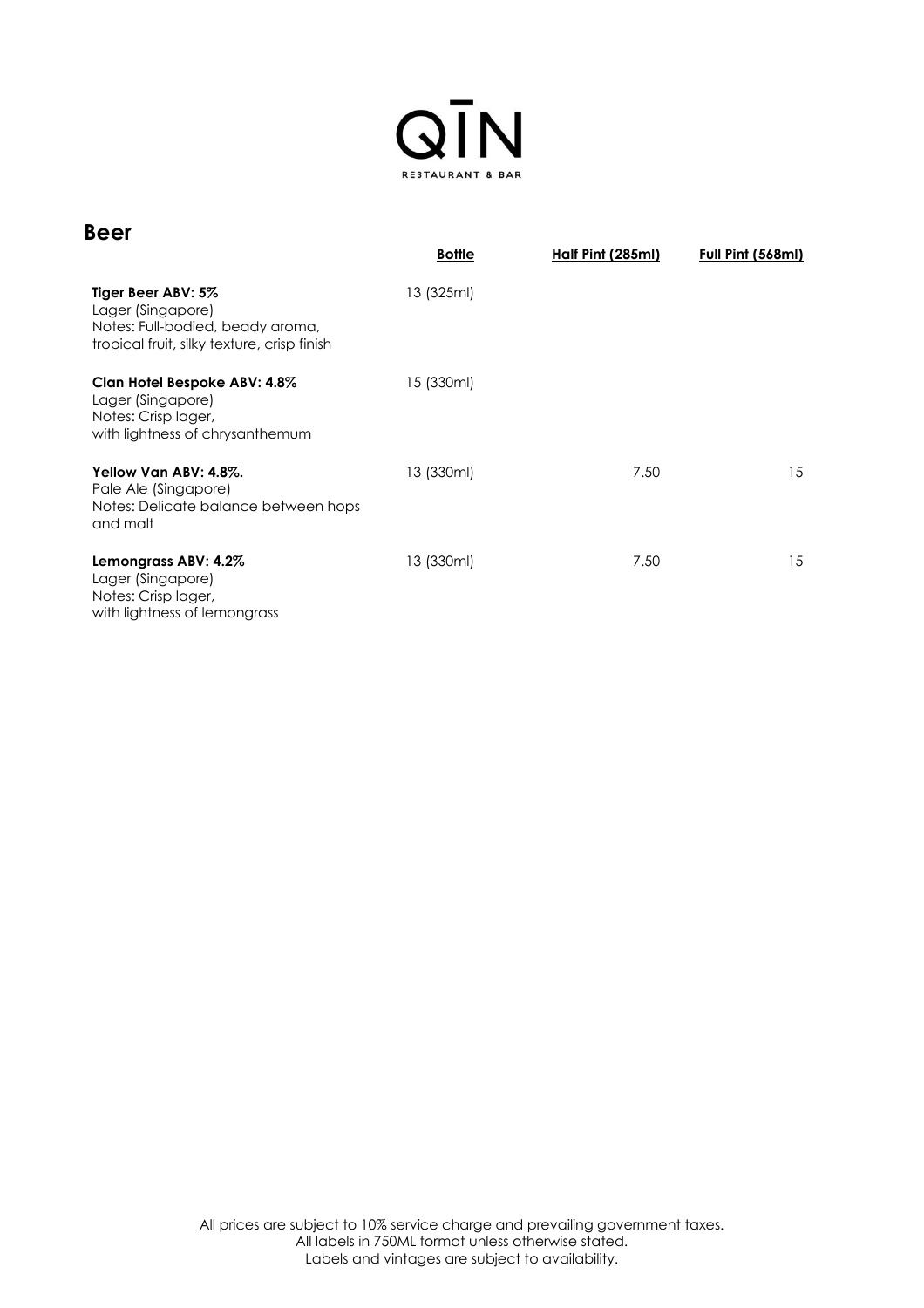

| <b>WINE BY THE GLASS</b>                                                          | <b>REGION</b>             | <b>GLASS [150ML]</b> | <b>BOTTLE</b> |
|-----------------------------------------------------------------------------------|---------------------------|----------------------|---------------|
| <b>CHAMPAGNE</b>                                                                  |                           |                      |               |
| <b>JACQUESSON CUVÉE N° 744 EXTRA BRUT</b>                                         | Multiple Terroirs         | \$27                 | \$135         |
| <b>ANDRÉ JACQUART GRAND CRU</b><br><b>BLANC DE BLANCS NV</b>                      | Le Mesnil                 | \$30                 | \$150         |
| LIÉBART-RÉGNIER ROSÉ BRUT NV                                                      | La Vallée de La Marne     | \$22                 | \$110         |
| <b>WHITE WINE</b>                                                                 |                           |                      |               |
| LES HÉRITIERS DU COMTE LAFON<br><b>MÂCON-MILLY-LAMARTINE 2018</b><br>[CHARDONNAY] | France, Mâconnais         | \$22                 | \$110         |
| <b>JULIAN HAART 2019</b><br>[RIESLING]                                            | Germany, Mosel Saar Ruwer | \$19                 | \$95          |
| <b>ELENA WALCH 2021</b><br>[PINOT GRIGIO]                                         | Italy, Alto Adige         | \$17                 | \$85          |
| <b>RED WINE</b>                                                                   |                           |                      |               |
| <b>CHÂTEAU SIMARD SAINT-ÉMILION 2012</b><br>[BORDEAUX BLEND]                      | France, Bordeaux          | \$25                 | \$120         |
| <b>CASTELLO DI FONTERUTOLI PHILIP 2016</b><br>[CABERNET SAUVIGNON]                | Italy, Toscana            | \$23                 | \$110         |
| <b>DOMAINE JEAN-MARC BURGAUD</b><br>CÔTE DU PUY MORGON 2020                       | France, Beaujolais        | \$21                 | \$100         |

[GAMAY]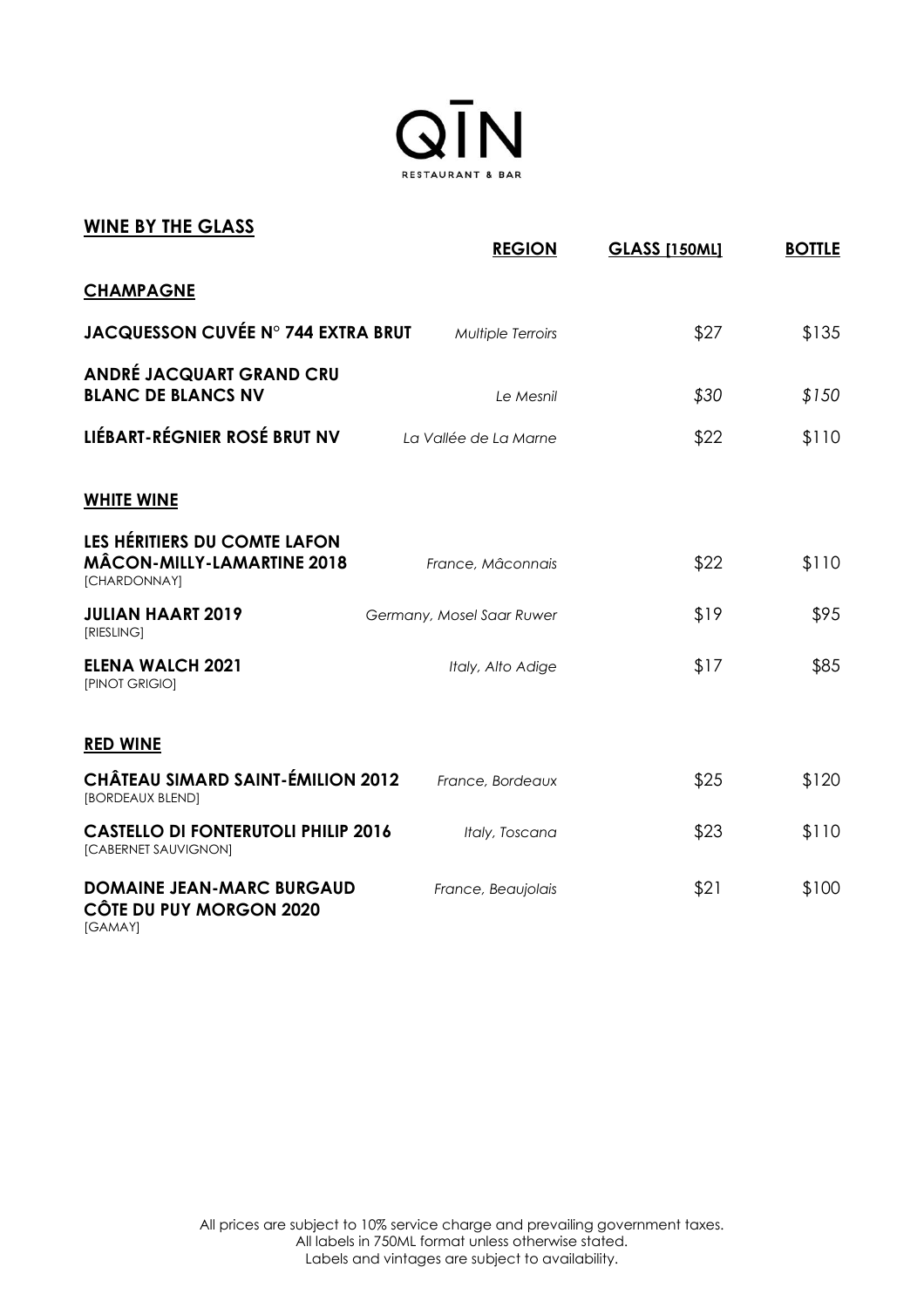

| <b>CHAMPAGNE</b>                                                                |                          |               |
|---------------------------------------------------------------------------------|--------------------------|---------------|
|                                                                                 | <b>REGION</b>            | <b>BOTTLE</b> |
| <b>ANDRÉ JACQUART GRAND CRU</b>                                                 |                          |               |
| <b>BLANC DE BLANCS NV</b>                                                       | Le Mesnil                | \$158         |
| <b>AGRAPART &amp; FILS LES 7 CRUS BRUT NV</b>                                   | Multiple Terroirs        | \$168         |
| <b>PIERRE PAILLARD GRAND CRU</b><br><b>BLANC DE NOIRS LES MAILLERETTES 2013</b> | Bouzy                    | \$188         |
| <b>RUINART</b><br><b>BLANC DE BLANCS NV</b>                                     | Multiple Terroirs        | \$208         |
| <b>DELAMOTTE</b><br><b>BLANC DE BLANCS 2012</b>                                 | Côte des Blancs          | \$308         |
| <b>DELAMOTTE</b><br><b>BLANC DE BLANCS 2014</b>                                 | Côte des Blancs          | \$228         |
| <b>DOM PÉRIGNON 2010</b>                                                        | Multiple Terroirs        | \$498         |
| <b>EGLY-OURIET BLANC DE NOIRS</b>                                               |                          |               |
| <b>LES CRAYÈRES NV</b>                                                          | Ambonnay                 | \$488         |
| <b>KRUG GRANDE CUVÉE MV</b>                                                     | <b>Multiple Terroirs</b> | \$488         |
| <b>BILLECART-SALMON NICOLAS FRANÇOIS 2002</b>                                   | Multiple Terroirs        | \$498         |
| <b>LOUIS ROEDERER CRISTAL 2008</b>                                              | <b>Multiple Terroirs</b> | \$688         |
| LOUIS ROEDERER CRISTAL 2002 [LATE RELEASE]                                      | Multiple Terroirs        | \$798         |
| <b>SALON 1997</b><br>SPECIAL RELEASE LATE DISGORGED                             | Côte des Blancs          | \$2288        |
| <b>BILLECART-SALMON BRUT ROSÉ NV</b>                                            | <b>Multiple Terroirs</b> | \$178         |
| <b>PHILIPPONNAT ROYALE RÉSERVE</b><br><b>ROSÉ NV</b>                            | Marueil-Sur-Aÿ           | \$178         |
| <b>HENRIOT ROSÉ 2012</b>                                                        | Multiple Terroirs        | \$188         |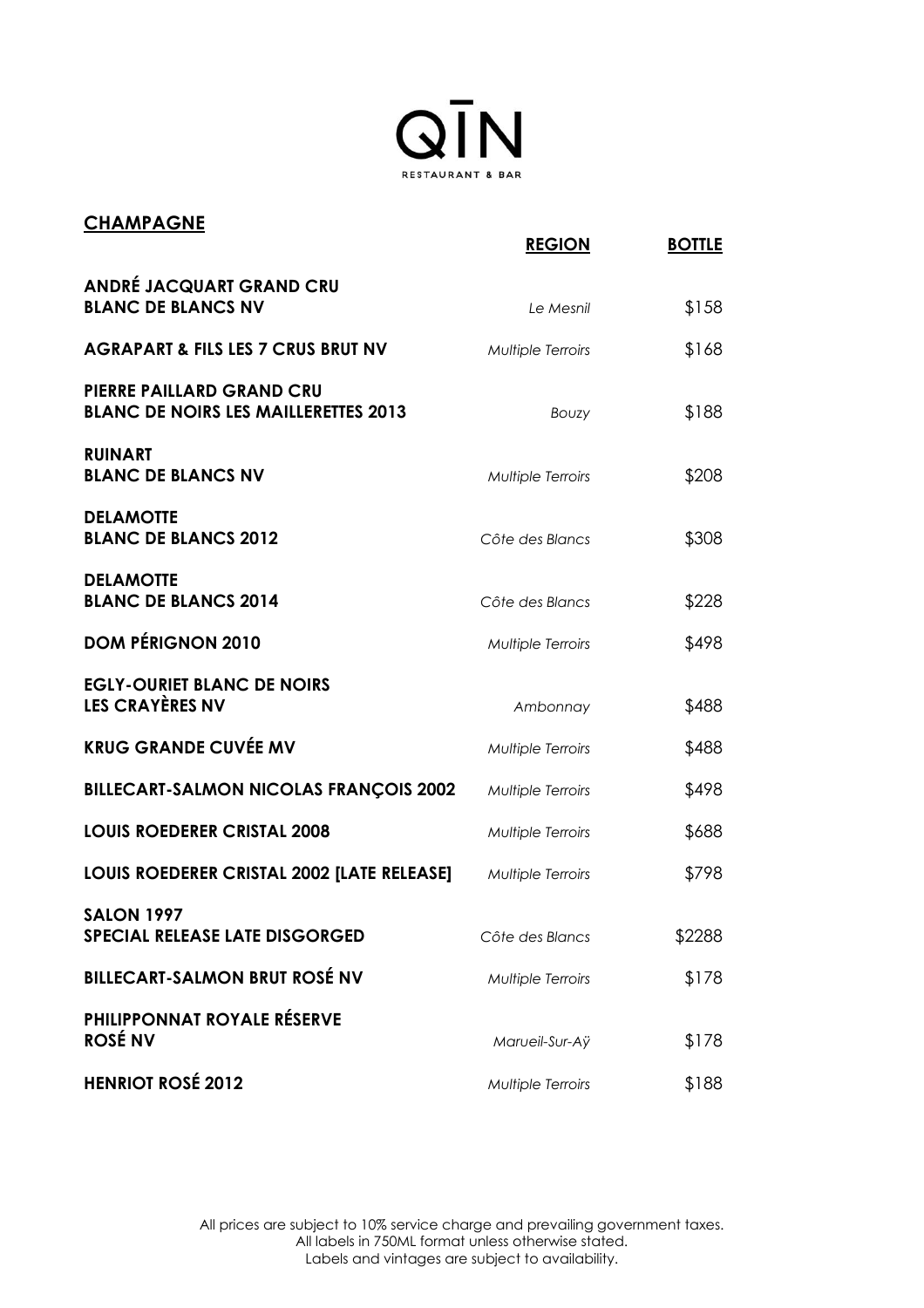

| <b>WHITE WINE</b>                                                                                  | <b>REGION</b>                    | <b>BOTTLE</b> |
|----------------------------------------------------------------------------------------------------|----------------------------------|---------------|
| <b>FRANCE</b>                                                                                      |                                  |               |
| <b>LOUIS ROEDERER</b><br><b>CAMILLE VOLIBARTS 2018</b><br>[CHARDONNAY]                             | Le Mesnil-sur-Oger,<br>Champagne | \$338         |
| <b>DOMAINE ALPHONSE MELLOT</b><br>LA MOUSSIÈRE 2020<br>[SAUVIGNON BLANC]                           | Loire Valley, Sancerre           | \$98          |
| <b>TRIMBACH</b><br><b>CUVÉE FRÉDÉRIC EMILE 2011</b><br>[RIESLING]                                  | Alsace                           | \$158         |
| <b>TRIMBACH</b><br><b>CUVÉE CLOS SAINTE HUNE 2014/2016</b><br><b>IRIESLING1</b>                    | Alsace                           | \$488         |
| <b>DOMAINE FRANCOIS GAUNOUX</b><br><b>MEURSAULT PREMIER CRU GOUTTE D'OR 2018</b><br>[CHARDONNAY]   | Burgundy                         | \$188         |
| <b>DOMAINE LATOUR-GIRAUD</b><br><b>MEURSAULT PREMIER CRU LES CHARMES 2013/2017</b><br>[CHARDONNAY] | Burgundy                         | \$198         |
| <b>BOUCHARD PÈRE &amp; FILS</b><br><b>CORTON-CHARLEMAGNE GRAND CRU 2015</b><br>[CHARDONNAY]        | Burgundy                         | \$368         |
| <b>DOMAINE PAUL PERNOT</b><br><b>BÂTARD-MONTRACHET GRAND CRU 2015/2018</b><br>[CHARDONNAY]         | <b>Burgundy</b>                  | \$608         |
| <b>DOMAINE GEORGES VERNAY</b><br><b>CONDRIEU LES TERRASSES DE L'EMPIRE 2019</b><br>[VIOGNIER]      | Rhône Valley                     | \$178         |
| PAUL JABOULET AÎNE HERMITAGE BLANC<br>LE CHEVALIER DE STERIMBERG 2015<br>[MARSANNE & ROUSANNE]     | Rhône Valley                     | \$178         |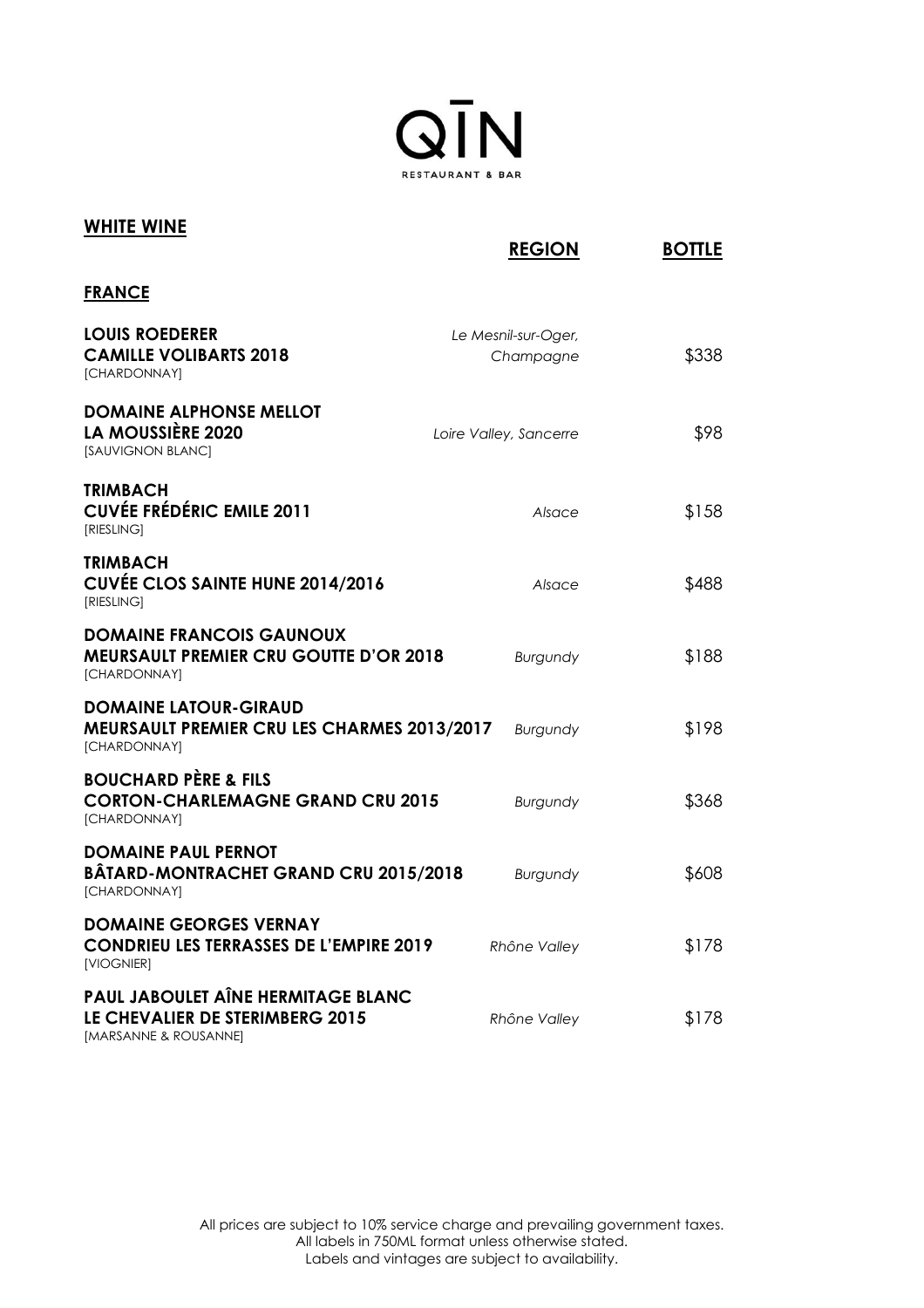

| <b>WHITE WINE</b>                                                            | <b>REGION</b>     | <b>BOTTLE</b> |
|------------------------------------------------------------------------------|-------------------|---------------|
| <b>GERMANY</b>                                                               |                   |               |
| <b>DÖNNHOFF OBERHÄUSER</b><br><b>LEISTENBERG KABINETT 2017</b><br>[RIESLING] | Nahe              | \$98          |
| <b>ITALY</b>                                                                 |                   |               |
| <b>ELENA WALCH</b><br><b>VIGNA CASTEL RINGBERG 2017</b><br>[RIESLING]        | Alto Adige        | \$88          |
| <b>AMERICA</b>                                                               |                   |               |
| <b>PETER MICHAEL</b><br>L'APRES-MIDI 2017/2019<br>[SAUVIGNON BLANC]          | Sonoma County     | \$158         |
| <b>KISTLER</b><br><b>NOISETIERS 2019</b><br>[CHARDONNAY]                     | Sonoma County     | \$208         |
| <b>PETER MICHAEL</b><br>MA BELLE-FILLE 2017<br>[CHARDONNAY]                  | Sonoma County     | \$338         |
| <b>AUSTRALIA</b>                                                             |                   |               |
| <b>LETHBRIDGE</b><br>ALLEGRA 2013<br>[CHARDONNAY]                            | Victoria, Geelong | \$148         |
| <b>NEW ZEALAND</b>                                                           |                   |               |
| <b>MUD HOUSE</b><br><b>SINGLE VINEYARD 2019</b><br>[SAUVIGNON BLANC]         | Marlborough       | \$88          |
| <b>TOHU 2018</b><br>[SAUVIGNON BLANC]                                        | Marlborough       | \$98          |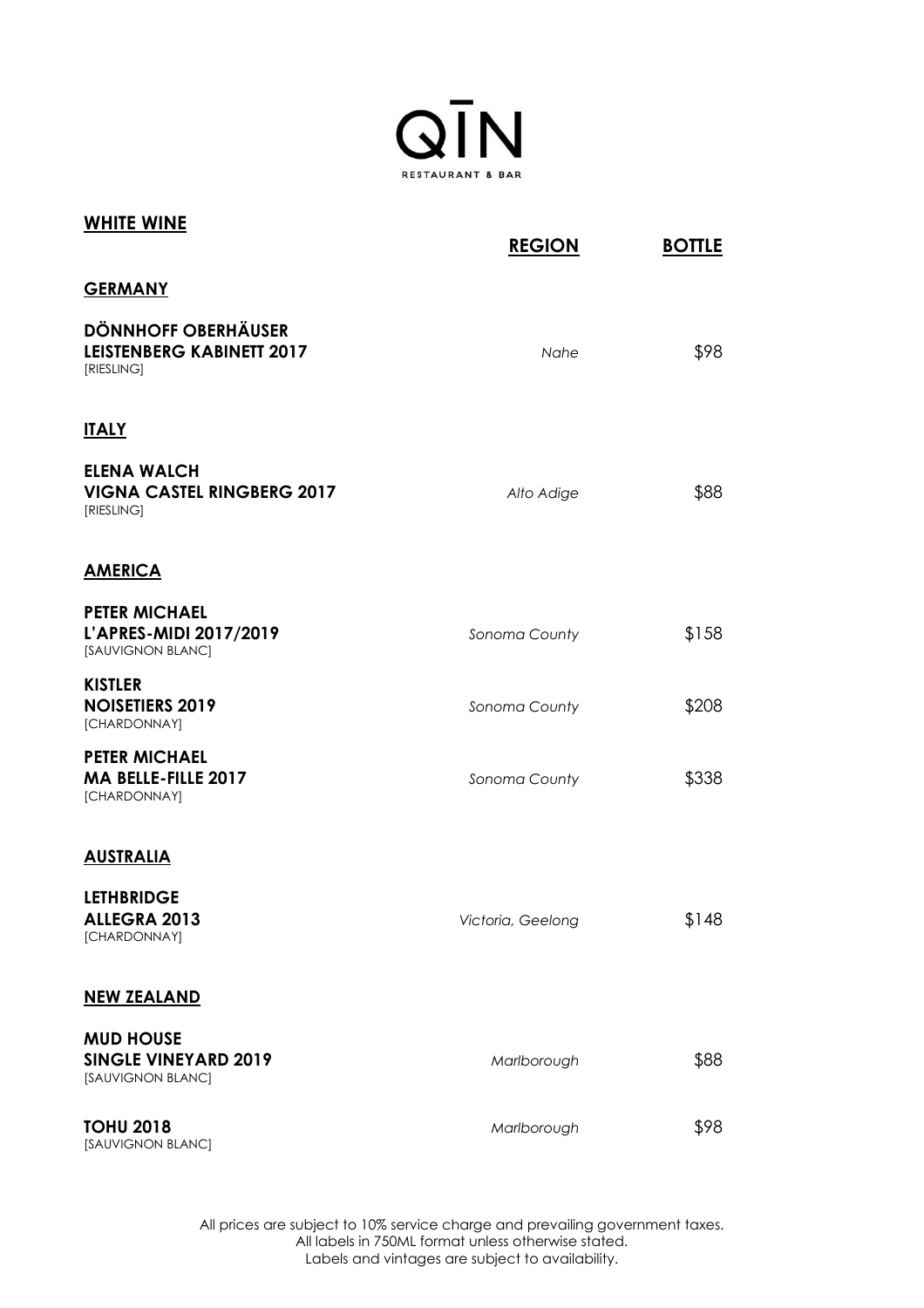

| <b>RED WINE</b>                                                                                                       | <b>REGION</b>   | <b>BOTTLE</b> |
|-----------------------------------------------------------------------------------------------------------------------|-----------------|---------------|
| <b>FRANCE</b>                                                                                                         |                 |               |
| <b>DOMAINE FRANCOIS GAUNOUX POMMARD</b><br><b>PREMIER CRU LES GRANDS ÉPENOTS 2017</b><br>[PINOT NOIR]                 | Burgundy        | \$168         |
| DOMAINE LAUNAY-HORIOT POMMARD<br><b>PREMIER CRU CLOS BLANC 2018</b><br>[PINOT NOIR]                                   | Burgundy        | \$188         |
| <b>DOMAINE DU CLOS DE TART</b><br><b>MOREY-SAINT-DENIS 2018</b><br>[PINOT NOIR]                                       | <b>Burgundy</b> | \$228         |
| <b>DOMAINE BOUCHARD PÈRE &amp; FILS BEAUNE</b><br><b>PREMIER CRU GRÈVES VIGNE L'ENFANT JÉSUS 2017</b><br>[PINOT NOIR] | Burgundy        | \$248         |
| <b>DOMAINE HENRI REBOURSEAU GEVREY-CHAMBERTIN</b><br><b>PREMIER CRU FONTENYS 2018</b><br>[PINOT NOIR]                 | <b>Burgundy</b> | \$258         |
| <b>DOMAINE CLAUDE DUGAT GEVREY-CHAMBERTIN</b><br><b>PREMIER CRU 2015</b><br>[PINOT NOIR]                              | Burgundy        | \$398         |
| LUCIEN LE MOINE<br><b>BONNES MARES GRAND CRU 2015</b><br>[PINOT NOIR]                                                 | <b>Burgundy</b> | \$798         |
| <b>CHÂTEAU MALESCOT ST. EXUPÉRY</b><br><b>MARGAUX 3ÈME CRU CLASSÉ 2010</b><br>[BORDEAUX BLEND]                        | <b>Bordeaux</b> | \$288         |
| <b>CHÂTEAU MONTROSE</b><br>SAINT-ESTEPHÈ 2ÈME CRU CLASSÉ 2012<br>[BORDEAUX BLEND]                                     | <b>Bordeaux</b> | \$298         |
| <b>CHÂTEAU PAVIE-MACQUIN</b><br><b>SAINT-ÉMILION PREMIER GRAND CRU</b><br>CLASSÉ B 2010<br>[BORDEAUX BLEND]           | <b>Bordeaux</b> | \$308         |
| <b>CHÂTEAU PONTET-CANET</b><br><b>PAUILLAC 5ÈME CRU CLASSÉ 2008</b><br>[BORDEAUX BLEND]                               | <b>Bordeaux</b> | \$328         |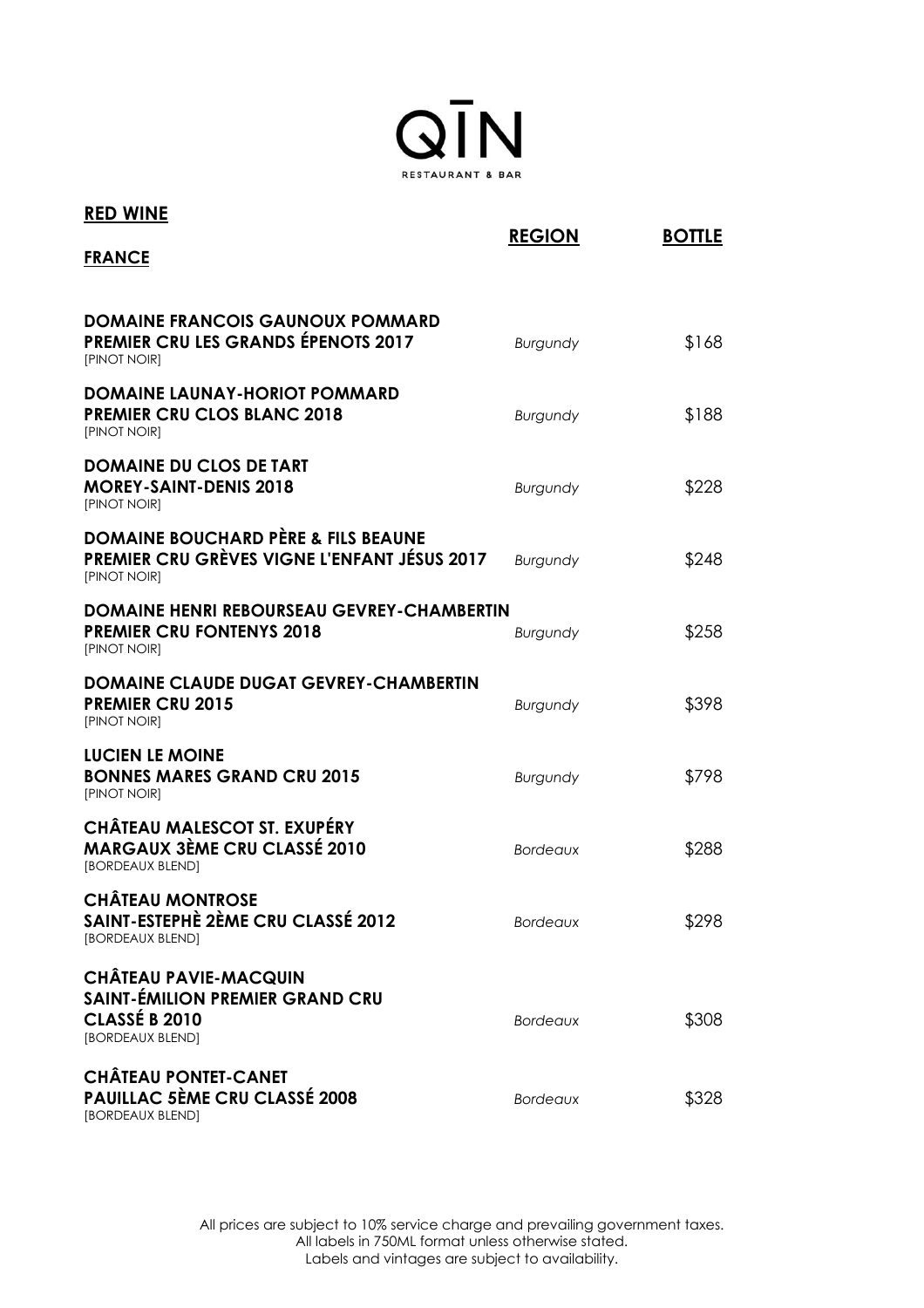

| <b>RED WINE</b>                                                                                                   | <b>REGION</b>   | <b>BOTTLE</b> |
|-------------------------------------------------------------------------------------------------------------------|-----------------|---------------|
| <b>FRANCE</b>                                                                                                     |                 |               |
| <b>CHÂTEAU LÉOVILLE-POYFERRÉ</b><br><b>SAINT JULIEN 2ÈME CRU CLASSÉ 2008</b><br>[BORDEAUX BLEND]                  | <b>Bordeaux</b> | \$338         |
| <b>CHÂTEAU LA GAFFELIÈRE</b><br><b>SAINT-ÉMILION PREMIER GRAND CRU CLASSÉ B 2005 Bordeaux</b><br>[BORDEAUX BLEND] |                 | \$360         |
| <b>CHÂTEAU RAUZAN-SÉGLA</b><br><b>MARGAUX 2ÈME CRU CLASSÉ 2010</b><br>[BORDEAUX BLEND]                            | <b>Bordeaux</b> | \$400         |
| <b>CHÂTEAU DUCRU BEAUCAILLOU</b><br><b>SAINT JULIEN 2ÈME CRU CLASSÉ 2012</b><br>[BORDEAUX BLEND]                  | <b>Bordeaux</b> | \$408         |
| <b>CHÂTEAU LYNCH BAGES PAUILLAC</b><br><b>5ÈME CRU CLASSÉ 2010</b><br>[BORDEAUX BLEND]                            | <b>Bordeaux</b> | \$408         |
| <b>CHÂTEAU COS D'ESTOURNEL</b><br>SAINT-ESTEPHÈ 2ÈME CRU CLASSÉ 2008<br>[BORDEAUX BLEND]                          | <b>Bordeaux</b> | \$428         |
| <b>CHÂTEAU CALON SÉGUR SAINT-ESTEPHÈ</b><br><b>3ÈME CRU CLASSÉ 1996</b><br>[BORDEAUX BLEND]                       | <b>Bordeaux</b> | \$488         |
| <b>CHÂTEAU COS D'ESTOURNEL</b><br>SAINT-ESTEPHÈ 2ÈME CRU CLASSÉ 2003<br>[BORDEAUX BLEND]                          | <b>Bordeaux</b> | \$620         |
| <b>CHÂTEAU COS D'ESTOURNEL</b><br>SAINT-ESTEPHÈ 2ÈME CRU CLASSÉ 1990<br>[BORDEAUX BLEND]                          | <b>Bordeaux</b> | \$800         |
| <b>CHÂTEAU HOSANNA POMEROL 2000</b><br>[BORDEAUX BLEND]                                                           | <b>Bordeaux</b> | \$598         |
| <b>CHÂTEAU PALMER</b><br><b>MARGAUX 3ÈME CRU CLASSÉ 2000</b><br>[BORDEAUX BLEND]                                  | <b>Bordeaux</b> | \$1028        |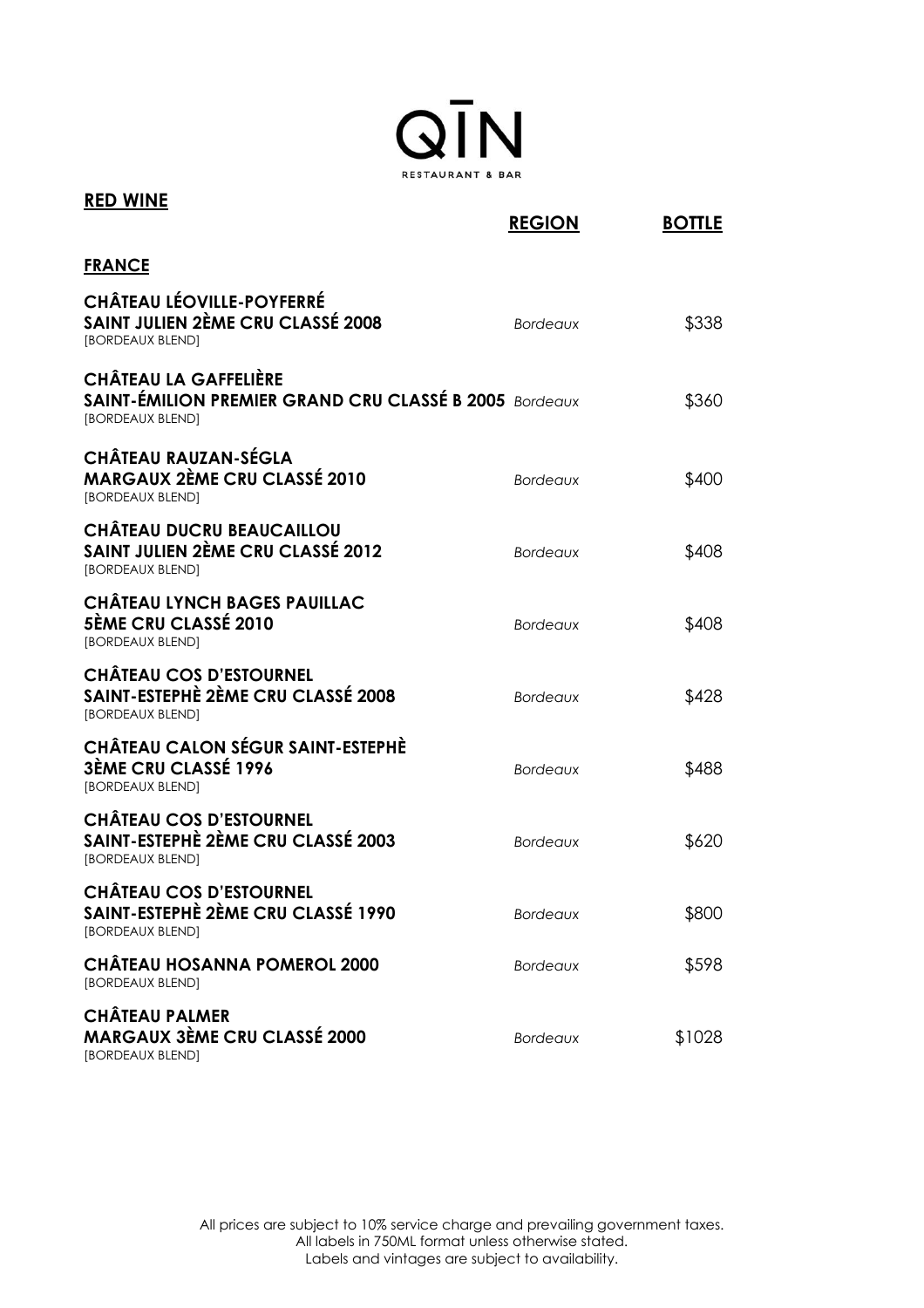

| <b>RED WINE</b>                                                                                                                               | <b>REGION</b>        | <b>BOTTLE</b> |
|-----------------------------------------------------------------------------------------------------------------------------------------------|----------------------|---------------|
| <b>FRANCE</b>                                                                                                                                 |                      |               |
| <b>PAUL JABOULET AINE</b>                                                                                                                     |                      |               |
| <b>HERMITAGE LA MAISON BLEUE 2017</b><br>[SYRAH]                                                                                              | Rhône Valley         | \$188         |
| E. GUIGAL ERMITAGE EX-VOTO 2015<br>[SYRAH]                                                                                                    | Rhône Valley         | \$608         |
| E. GUIGAL CÔTE-RÔTIE<br>CHÂTEAU D'AMPUIS 2014/2017<br>[SYRAH]                                                                                 | Rhône Valley         | \$288         |
| E. GUIGAL CÔTE-RÔTIE                                                                                                                          |                      |               |
| <b>LA MOULINE 2015</b><br>[SYRAH]                                                                                                             | Rhône Valley         | \$888         |
| <b>LA LANDONNE 2015</b><br>[SYRAH]                                                                                                            | Rhône Valley         | \$888         |
| <b>LA TURQUE 2015</b><br>[SYRAH]                                                                                                              | Rhône Valley         | \$888         |
| <b>ALAIN JAUME &amp; FILS DOMAINE</b><br><b>GRAND VENEUR</b><br><b>CÔTES-DU-RHÔNE RESERVE 2019</b>                                            | Rhône Valley         | \$98          |
| [GRENACHE, SYRAH & MOURVÈDRE]                                                                                                                 |                      |               |
| <b>DOMAINE FONTBONAU</b><br><b>CÔTES-DU-RHÔNE 2012</b><br>[GRENACHE, SYRAH & MOURVÈDRE]                                                       | Rhône Valley         | \$120         |
| <b>DOMAINE GRAND VENEUR</b><br><b>CHÂTEAUNNEUF-DU-PAPE LE MIOCENÈ 2019</b><br>[GRENACHE, MOURVÈDRE, SYRAH & OTHERS]                           | Rhône Valley         | \$148         |
| MAS DE DAUMAS GASSAC 2017/2018<br>[PREDOMINANTLY CABERNET SAUVIGNON]                                                                          | Languedoc-Roussillon | \$148         |
| <b>CHÂTEAU DE BEAUCASTEL</b><br><b>HOMMAGE À JACQUES PERRIN</b><br><b>CHÂTEAUNEUF-DU-PAPE 2012</b><br>[MOURVÈDRE, GRENACHE, SYRAH & COUNOISE] | Rhône Valley         | \$780         |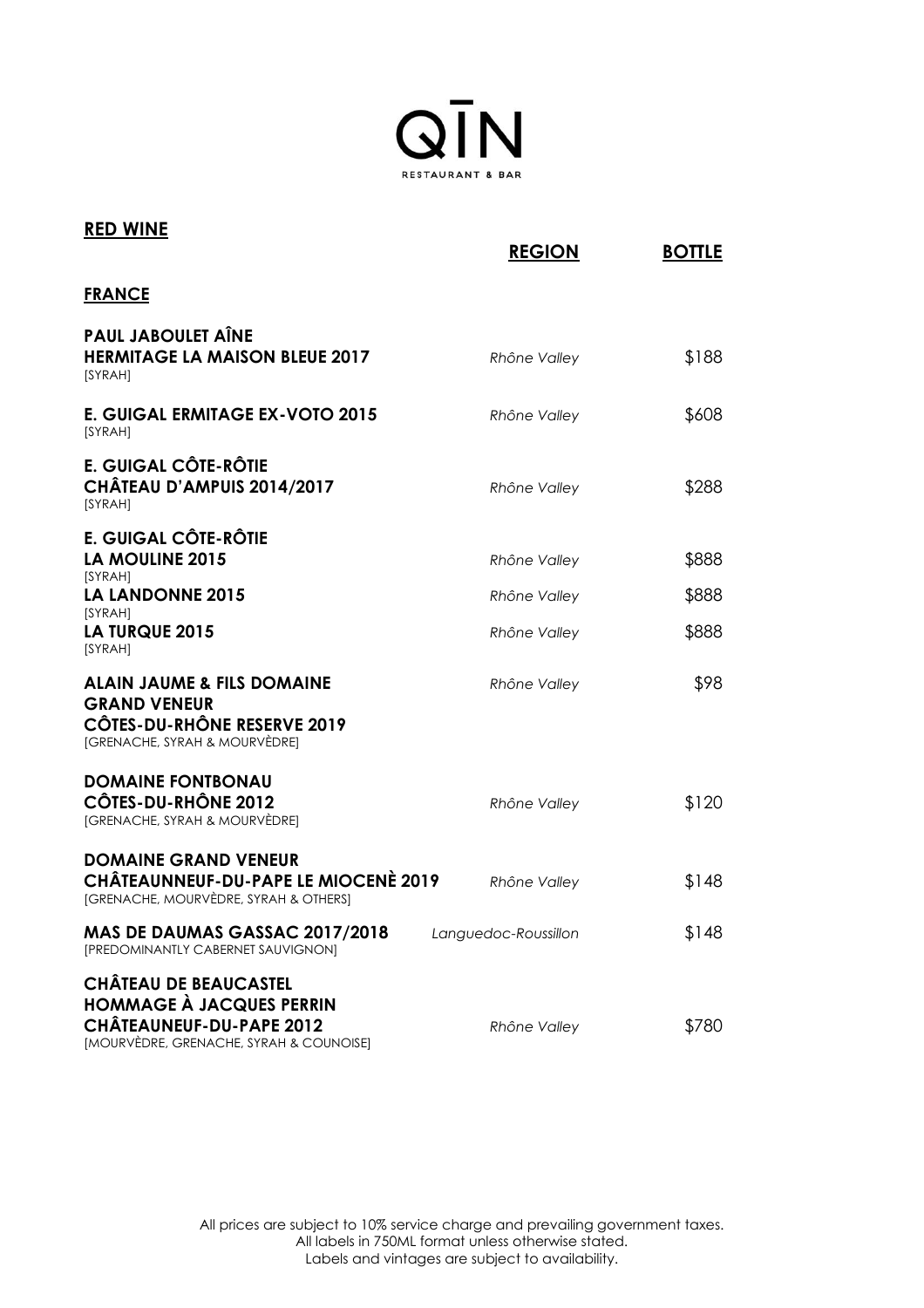

| <b>RED WINE</b>                                                                                        | <b>REGION</b>  | <b>BOTTLE</b> |
|--------------------------------------------------------------------------------------------------------|----------------|---------------|
| <b>ITALY</b>                                                                                           |                |               |
| <b>CA'DEL BAIO</b><br><b>VALLEGRANDE 2017</b><br>[NEBBIOLO]                                            | Barbaresco     | \$130         |
| <b>CASTELLO DEI RAMPOLLA</b><br><b>SAMMARCO 2015/2016</b><br>[CABERNET SAUVIGNON, SANGIOVESE & MERLOT] | Tuscan         | \$168         |
| <b>TENUTA DI CASTELGIOCONDO</b><br><b>LAMAIONE 2013</b><br>[MERLOT]                                    | Tuscan         | \$188         |
| <b>SPAIN</b>                                                                                           |                |               |
| <b>TESO LA MONJA</b><br><b>ALMIREZ 2017</b><br>[TINTA DE TORO]                                         | Toro           | \$108         |
| <b>ALTO MONCAYO</b><br><b>VERATON 2017</b><br>[GARNACHA]                                               | Campo De Borja | \$118         |
| <b>VIÑEDOS DE PÁGANOS</b><br><b>EL PUNTIDO 2016</b><br>[TEMPRANILLO]                                   | Rioja          | \$158         |
| LA RIOJA ALTA<br><b>GRAN RESERVA 904 2011</b><br>[TEMPRANILLO & MAZUELO]                               | Rioja          | \$208         |
| <b>AMERICA</b>                                                                                         |                |               |
| <b>PAHLMEYER 2015</b><br>[MERLOT]                                                                      | Napa Valley    | \$258         |
| <b>CAYMUS VINEYARDS</b><br><b>SPECIAL SELECTION 2017</b><br>[CABERNET SAUVIGNON]                       | Napa Valley    | \$328         |
| <b>OVID</b><br>RED WINE 2012<br>[BORDEAUX BLEND]                                                       | Napa Valley    | \$558         |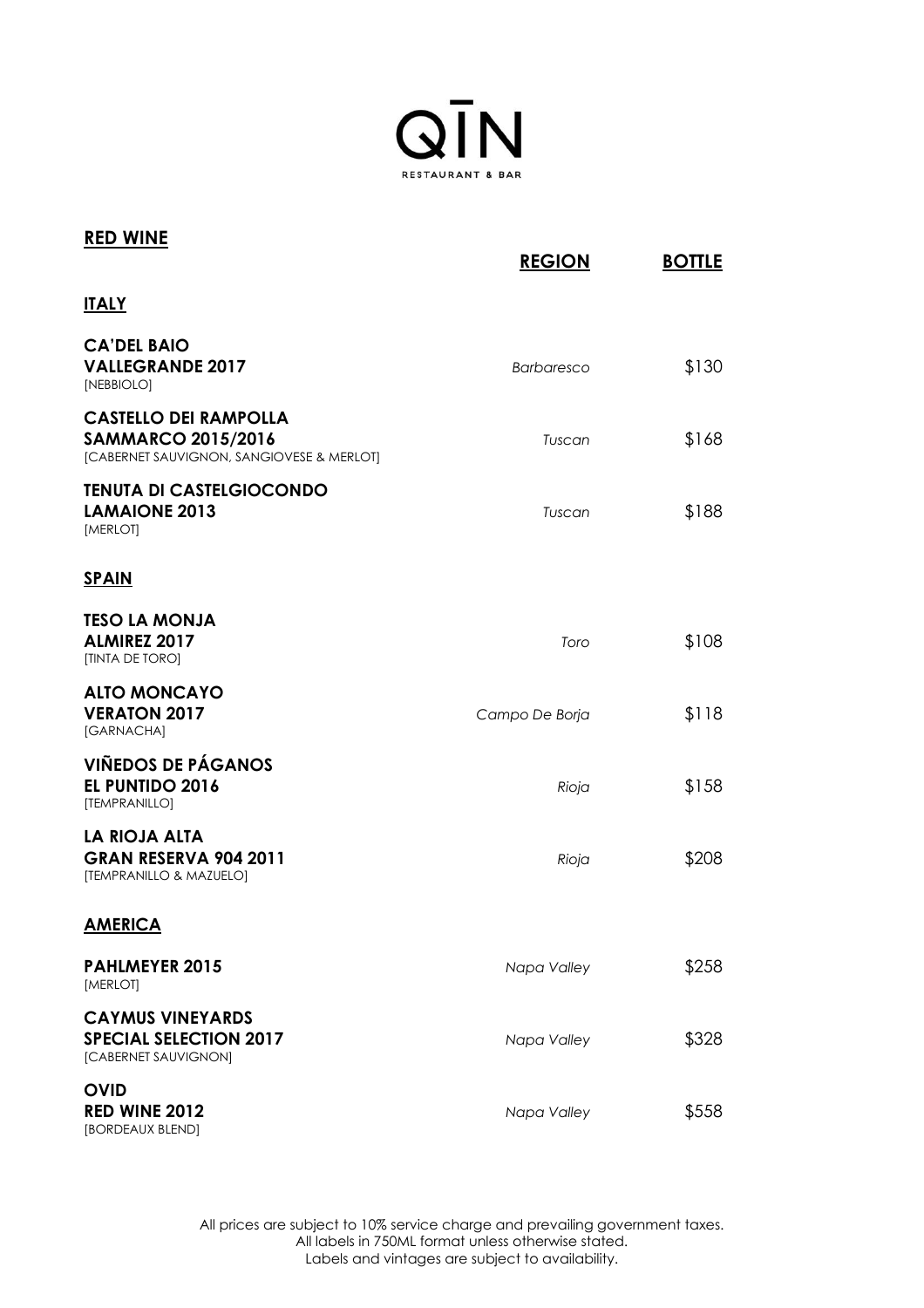

| <b>RED WINE</b>                                                     | <b>REGION</b>               | <b>BOTTLE</b> |
|---------------------------------------------------------------------|-----------------------------|---------------|
| <b>CHILE</b>                                                        |                             |               |
| <b>DON MELCHOR 2016</b><br>[CABERNET SAUVIGNON]                     | Puente Alto                 | \$248         |
| <b>AUSTRALIA</b>                                                    |                             |               |
| <b>LETHBRIDGE</b><br><b>MIETTA 2017</b><br>[PINOT NOIR]             | Victoria, Geelong           | \$148         |
| <b>MCGUIGAN</b><br>PHILOSOPHY 2013<br>[CABERNET SAUVIGNON & SHIRAZ] | Wrattonbully & Clare Valley | \$188         |
| <b>GRANT BURGE</b><br><b>MESHACH 2012</b><br>[SHIRAZ]               | <b>Barossa Valley</b>       | \$228         |
| <b>TWO HANDS</b><br><b>ARES 2016</b><br>[SHIRAZ]                    | <b>Barossa Valley</b>       | \$268         |
| <b>PENFOLDS</b><br><b>GRANGE 2008</b><br>[SHIRAZ]                   | South Australia             | \$1288        |
| <b>NEW ZEALAND</b>                                                  |                             |               |
| <b>CRAGGY RANGE</b><br><b>TE KAHU 2017</b><br>[BORDEAUX BLEND]      | <b>Gimblett Gravels</b>     | \$98          |
| <b>BURN COTTAGE 2017</b><br>[PINOT NOIR]                            | Central Otago               | \$148         |